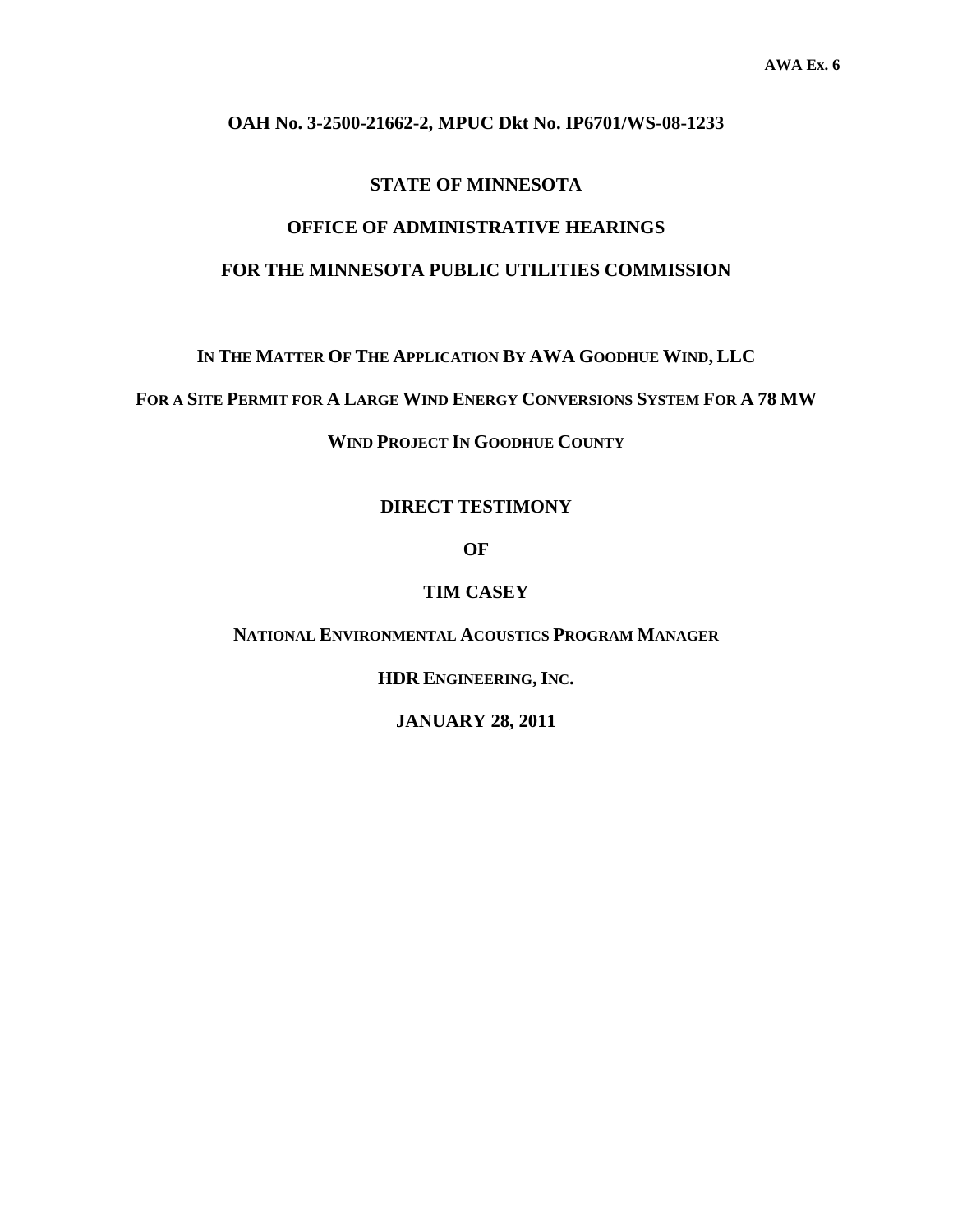# **DIRECT TESTIMONY OF TIM CASEY**

# **TABLE OF CONTENTS**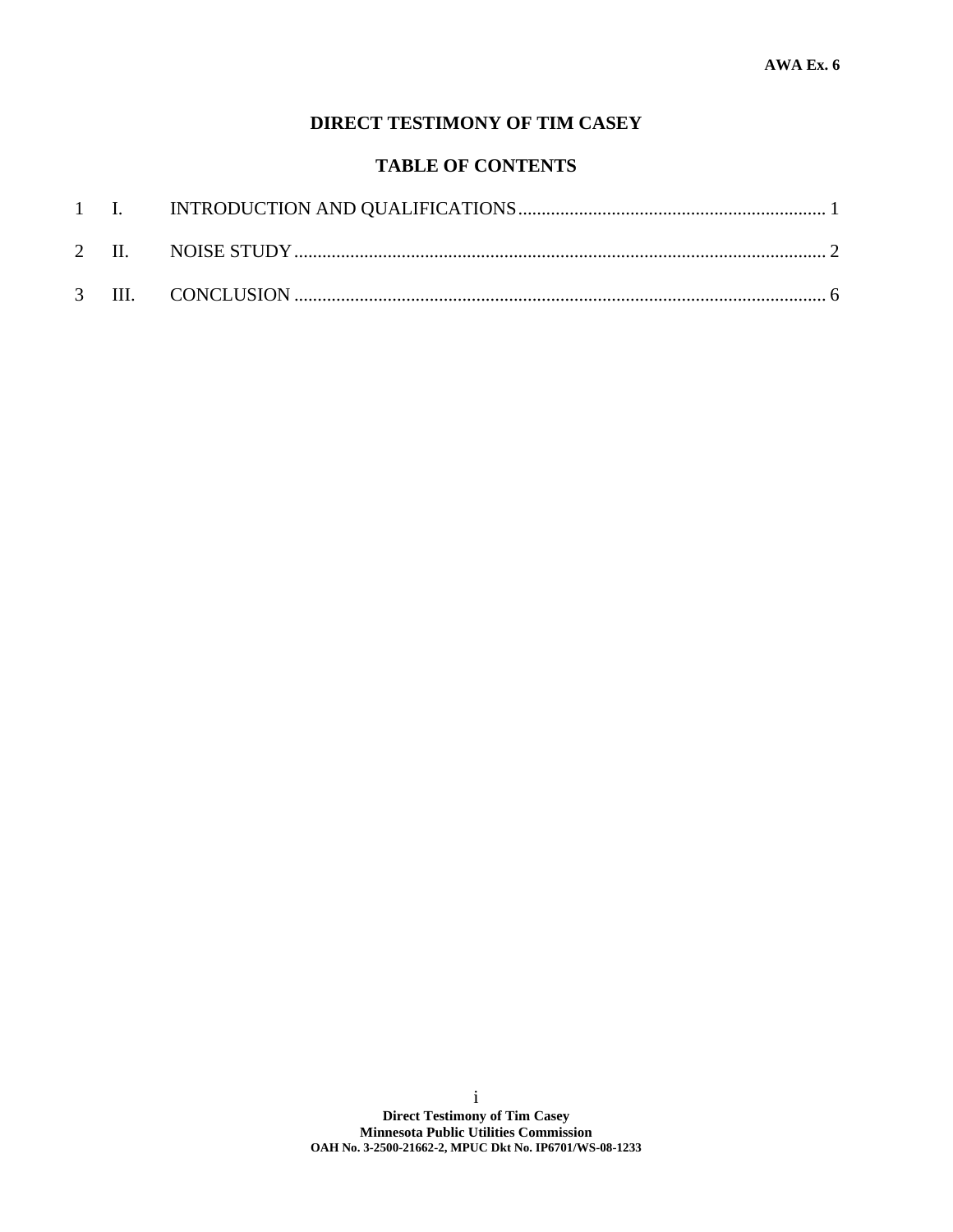# 1 **BEFORE THE MINNESOTA PUBLIC UTILITIES COMMISSION**  2 **DIRECT TESTIMONY OF TIM CASEY**

# 3 **I. INTRODUCTION AND QUALIFICATIONS**

# 4 **Q: Please state your name and business address.**

5 A: My name is Tim Casey. My business address is 701 Xenia Avenue South Suite 600,

6 Minneapolis, Minnesota 55416.

# 7 **Q: By whom are you employed and what is your position?**

8 A: I am employed by HDR Engineering, Inc. HDR is a consulting and engineering firm that 9 was founded almost 100 years ago, in 1917. The company has more than 7,800 professionals at 10 nearly 200 offices worldwide. My position at HDR is senior environmental scientist, and I am 11 also HDR's National Acoustics Program Manager.

12 **Q: Please describe your educational background.** 

13 A: I received a Bachelor of Science degree in Biology from the Saint Xavier College in 14 Chicago in 1988. I completed graduate coursework in environmental engineering at Illinois 15 Institute of Technology and also in environmental health at the University of Minnesota.

16 **Q: Do you belong to any professional organizations?** 

17 A: I am a full member of the Institute of Noise Control Engineering (INCE), and served as 18 vice-president and president of the local chapter of the Acoustical Society of America.

19 **Q: What has been your employment history?** 

20 A: I have been employed by HDR since 1989. I have over 20 years of experience working 21 on issues related to noise and vibration from various type of projects located throughout the 22 United States, including combustion turbines, wind farms, construction projects, mineral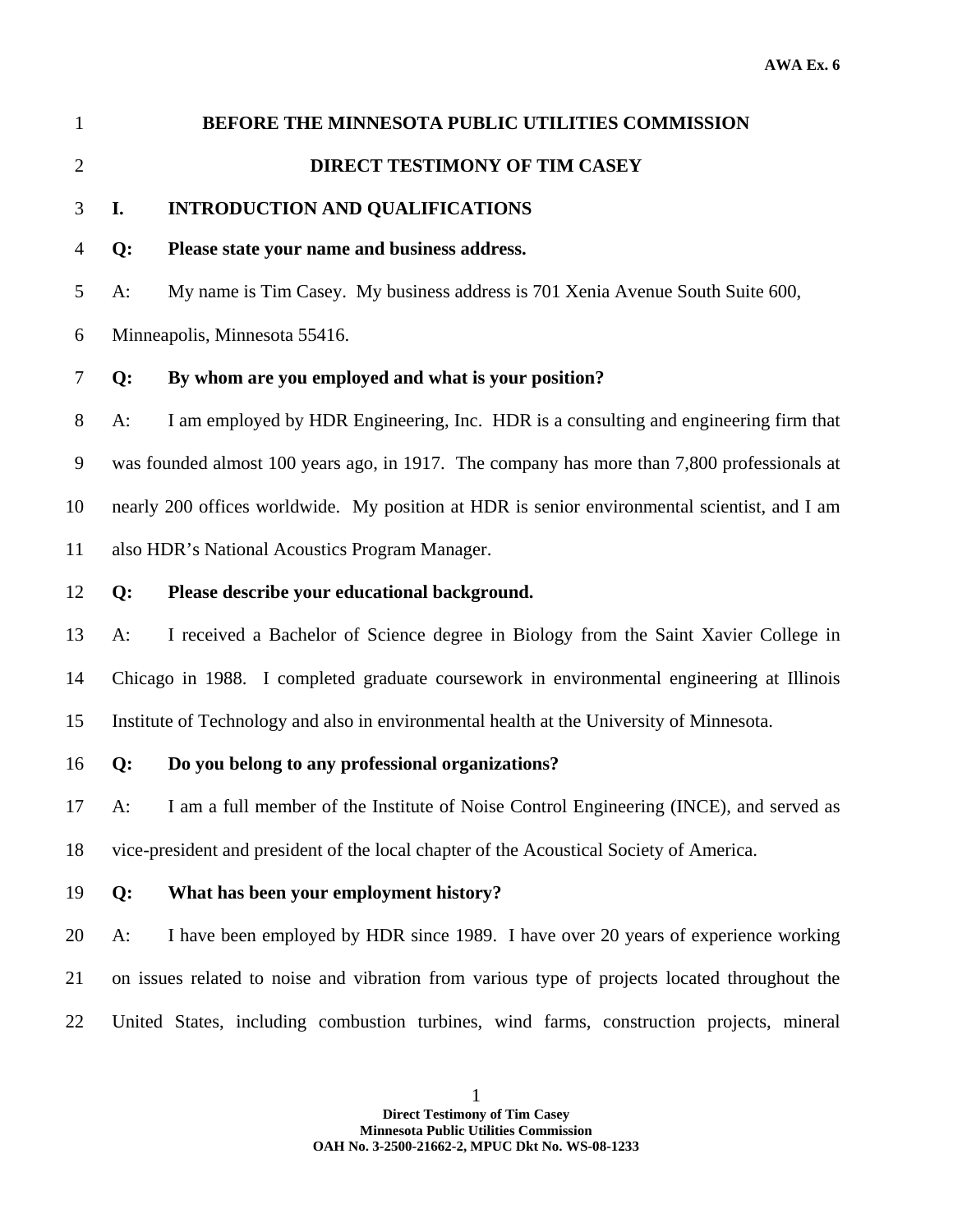| $\mathbf{1}$   | extraction, surface transportation systems, water delivery/distribution systems, wastewater          |
|----------------|------------------------------------------------------------------------------------------------------|
| $\overline{2}$ | treatment facilities, and other architectural, industrial, and infrastructure noise sources.         |
| 3              | For whom are you testifying?<br>Q:                                                                   |
| 4              | AWA Goodhue, LLC.<br>A:                                                                              |
| 5              | What is the purpose of your direct testimony?<br>Q:                                                  |
| 6              | The purpose of my testimony is to explain the noise analysis HDR performed to<br>$A$ :               |
| 7              | determine what sound levels might result from the wind turbines that are proposed to be installed    |
| 8              | in Goodhue County as part of this project.                                                           |
| 9              | Please summarize your testimony.<br>Q:                                                               |
| 10             | As part of the site permit for the project, HDR conducted a noise study that included<br>$A$ :       |
| 11             |                                                                                                      |
|                | measuring existing noise levels and calculating potential wind turbine noise levels. HDR also        |
| 12             | used a computer model called Cadna-A to perform an analysis of noise emissions from the              |
| 13             | proposed wind turbines. HDR programmed the model in a manner that produces conservatively            |
| 14             | high estimates of noise from the turbines. Analytical results indicate that turbine noise levels are |
| 15             | projected to be well under the daytime and nighttime noise limits set forth in the Minnesota         |

17 **II. NOISE STUDY** 

## 18 **Q: What are the Minnesota noise standards?**

19 A: The Minnesota Pollution Control Agency (MPCA) has promulgated standards for noise 20 in chapter 7030 of Minnesota Rules. The noise standards govern all outdoor noise on all types of 21 land uses, including industrial, commercial, and residential. The most stringent noise limit is 22 the nighttime limit of 50 dBA, expressed as an  $L_{50}$ . If a project can meet the most stringent noise 23 limit, it will also meet the other limits expressed in the MPCA noise standards.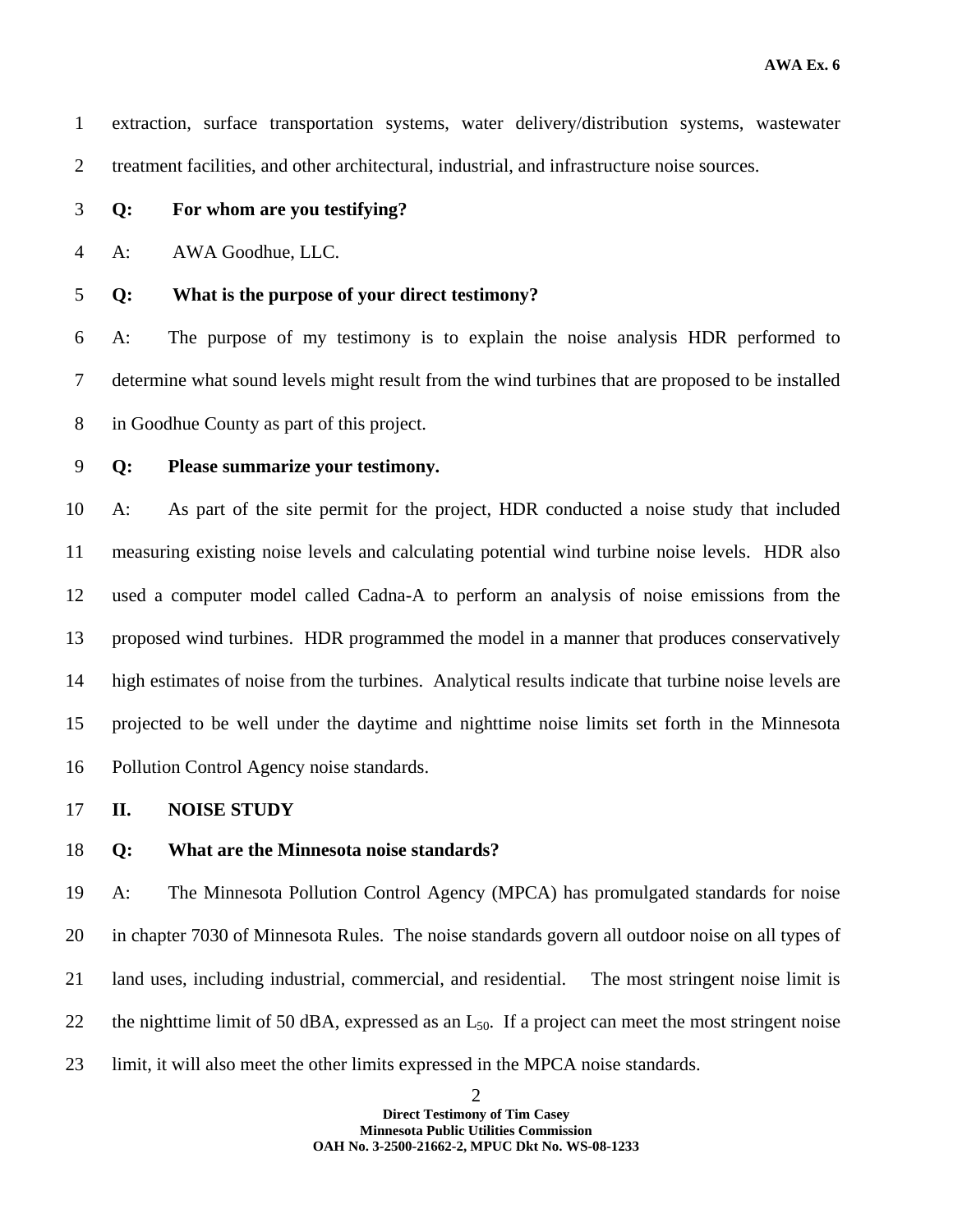**AWA Ex. 6** 

#### 1 **Q: What does 50 dBA mean?**

2 A: 50 dBA is a sound pressure level measured on the A-weighted decibel scale. The A-3 weighted decibel scale (dBA) is used to reflect the selective sensitivity of human hearing. The 4 human range of hearing extends from approximately 3 dBA to around 140 dBA. For reference, 5 30 dBA corresponds to a quiet bedroom at night, 60 dBA corresponds to conversational speech, 6 90 dBA corresponds to a gas lawn mower at a distance of 3 feet, and 120 dBA corresponds to a  $\frac{1}{7}$  jet aircraft takeoff at a distance of 100 feet.<sup>1</sup> The 50 dBA level is representative of a large 8 business office, a dishwasher in an adjacent room, or quiet urban outdoor environment during the 9 daytime.

10 Using the decibel scale, sound levels from two or more noise sources cannot be 11 arithmetically added together to determine the overall sound level. Rather, the combination of 12 two sounds at the same level yields an increase of 3 dB. On average, a 3 dB change in the A-13 weighted sound level is generally considered a noticeable change in loudness, whereas a 5 dB 14 increase is clearly noticeable. A 10 dB change is perceived by most people as a doubling or 15 halving of the perceived loudness.

16 **Q: What does L50 mean?** 

 $\overline{a}$ 

17 A: Noise levels are usually expressed with a component of time, to make the noise level 18 more meaningful in the context of human exposure to noise (noise vs. time).  $L_{50}$  is the median or 19 average noise level exceeded 50% of the time in an hour. The nighttime  $L_{50}$  noise limit of 50 20 dBA for residential receptors is the most stringent noise limit in the MPCA criteria; therefore it is 21 an appropriate standard for evaluating the acceptability of calculated wind turbine noise levels in 22 Minnesota.

<sup>&</sup>lt;sup>1</sup> Environmental Impact Analysis Handbook, ed. by Rau and Wooten, 1980. *See* AWA Ex. 6-A, p. 2.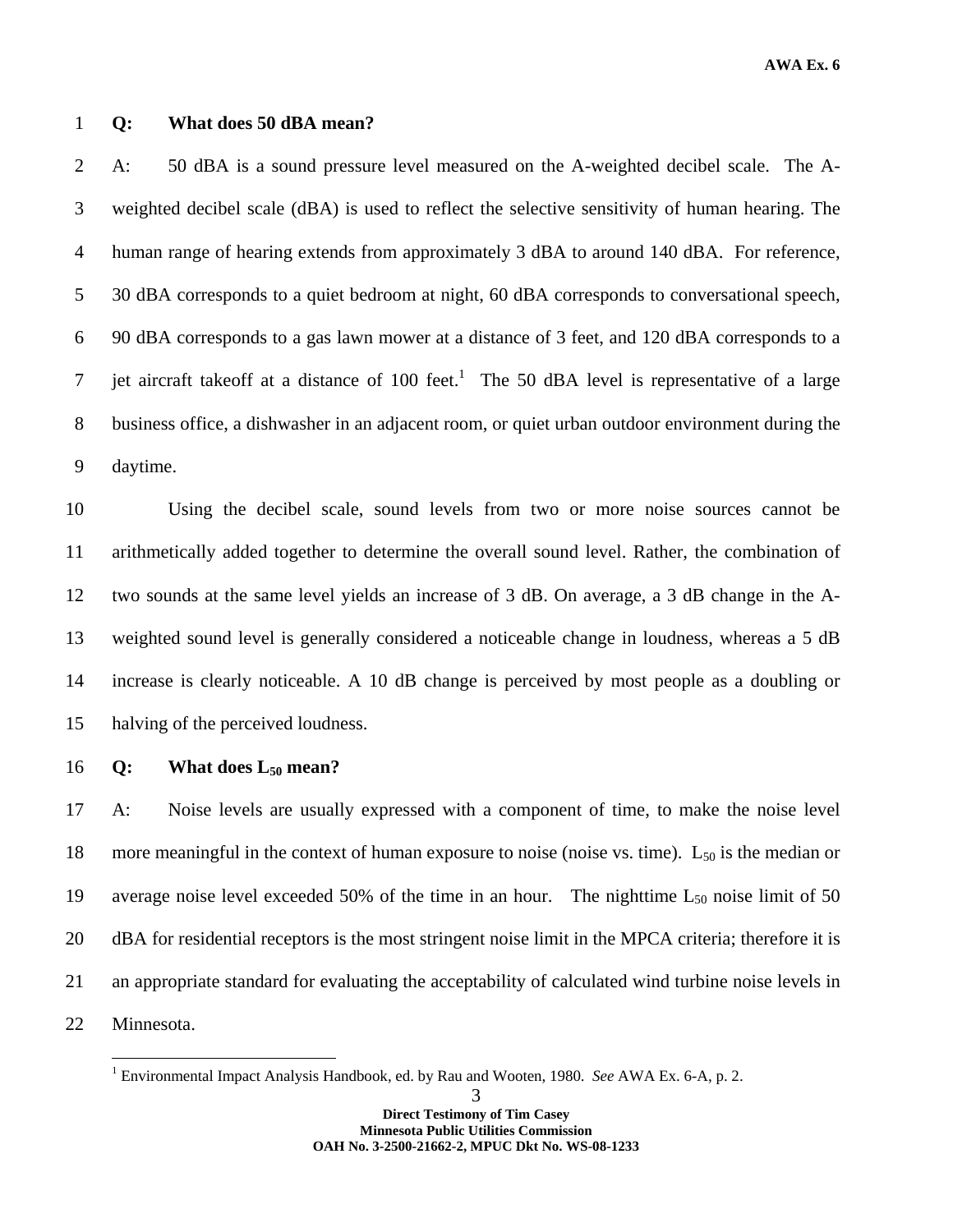1 **Q: Are there any features or characteristics of the Project area that suggest a greater**  2 **sensitivity to sound level exposure in Goodhue County that would require a specialized**  3 **approach to the modeling?** 

4 A: No, standard industry practices are appropriate for use on this project.

#### 5 **Q: Please describe the noise study that HDR conducted.**

6 A: HDR performed 24-hour noise measurements at five locations in the project area to 7 determine what daytime and nighttime noise levels presently exist in those locations, before wind 8 turbines are even installed, and how the noise levels change from hour to hour. Typical existing 9 ambient noise levels in rural areas are dominated by agriculture-related activities, existing wind 10 conditions, local fauna, and proximity to other noise sources such as the noise from road 11 transportation sources or from stationary agricultural machinery. HDR selected locations to be 12 representative of the project area, and deployed noise monitoring systems to collect hourly noise 13 data over a 24-hour period. The noise analysis was conducted in accordance with the accepted 14 environmental noise assessment practices in the industry, and in accordance with methods used 15 on projects approved by the State of Minnesota.

16 **Q: Is this methodology a worst-case analysis?** 

17 A: No, and it is not intended or required to be for compliance with the MPCA. In fact our 18 national environmental policy act removed requirements for worst case analyses when it was 19 amended in the 1980's. Therefore, the standard of analytical rigor in an environmental noise 20 assessment is not a worst case analysis.

# 21 **Q: What is the ambient noise environment in the Goodhue County area near the**  22 **project?**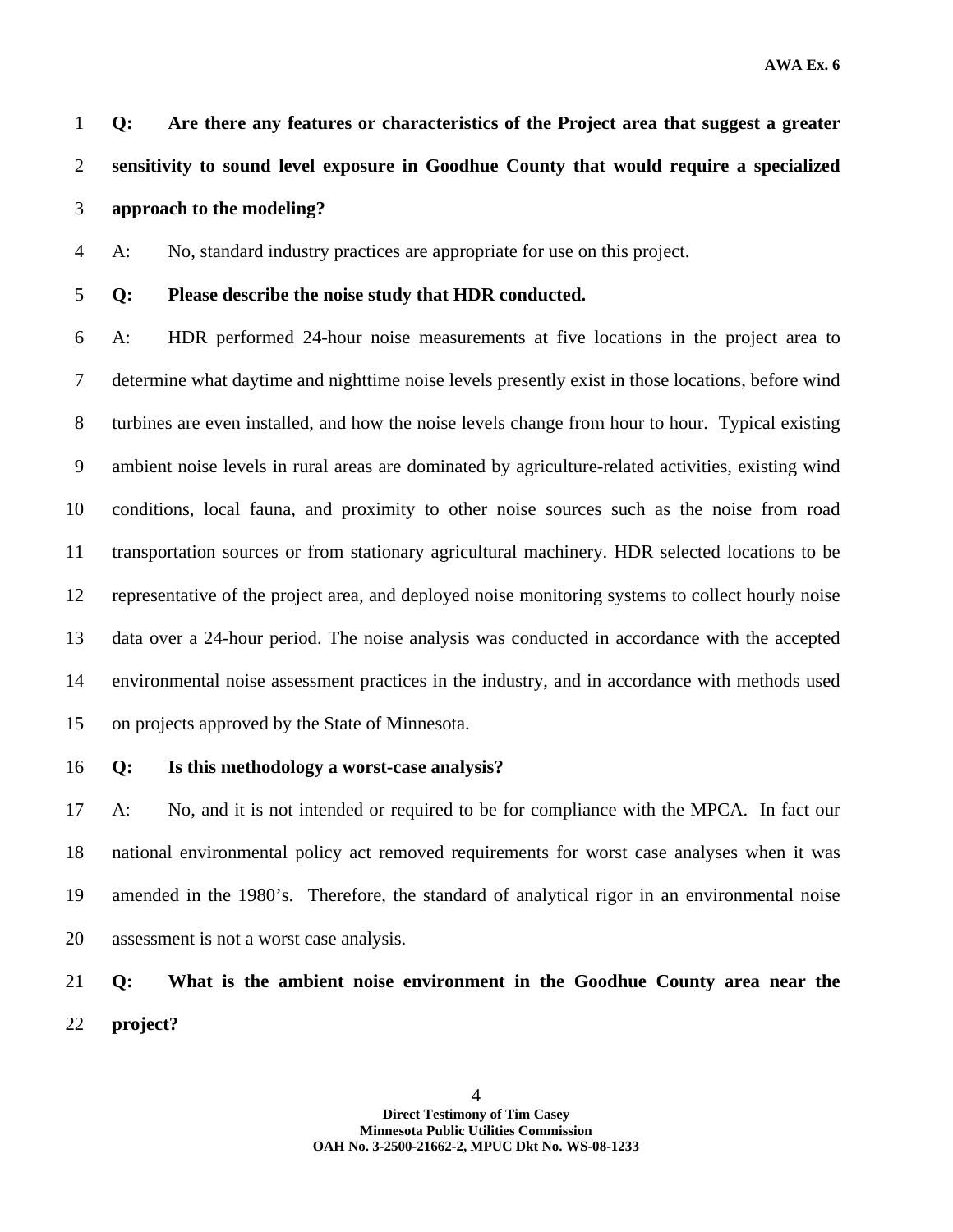**AWA Ex. 6** 

1 A: The ambient acoustic environment in the Project area is dominated by noise from wind 2 and vehicular traffic, with additional contributions from agriculture-related activities. Daytime 3 background noise levels were dominated by vehicular traffic and natural sources. Nighttime 4 background noise levels were generally dominated by natural sources.

5 Existing  $L_{50}$  hourly ambient noise levels ranged from 33 dBA to 52 dBA. HDR's monitoring 6 results show that existing noise levels in the project area exceeded the MPCA standards four 7 times within the 24-hour measurement period. These were all unattended measurements and 8 there is no way to confirm the source of the occurrences.

# 9 **Q: Please describe the modeling HDR conducted to predict sound levels from the**  10 **proposed Project.**

11 A: HDR used a computer model called Cadna-A. It is a well-accepted model in the industry 12 for estimating noise levels from outdoor noise sources. HDR programmed the Cadna-A model 13 in several ways to assume that maximum noise propagation conditions existed. First, we 14 assumed that wind would never impede sound pressure waves traveling from the turbines. This 15 is conservative, because the wind changes directions over time. HDR also programmed the 16 model to ignore any terrain feature that could interfere with sound pressure waves as they travel 17 from the turbines to homes in the project area. This is also conservative. In addition, HDR 18 programmed Cadna-A to assume that the agricultural fields were only 70% acoustically 19 absorptive based on the "Noise Guidelines for Wind Farms" document published by the Ontario 20 Ministry of the Environment. In effect this assumes 70% of the ground cover is porous, or 21 acoustically absorptive, and 30% of the ground is an exposed hard surface, or acoustically 22 reflective. This is also conservative.

#### 23 **Q: What did the modeling show?**

5 **Direct Testimony of Tim Casey Minnesota Public Utilities Commission OAH No. 3-2500-21662-2, MPUC Dkt No. WS-08-1233**